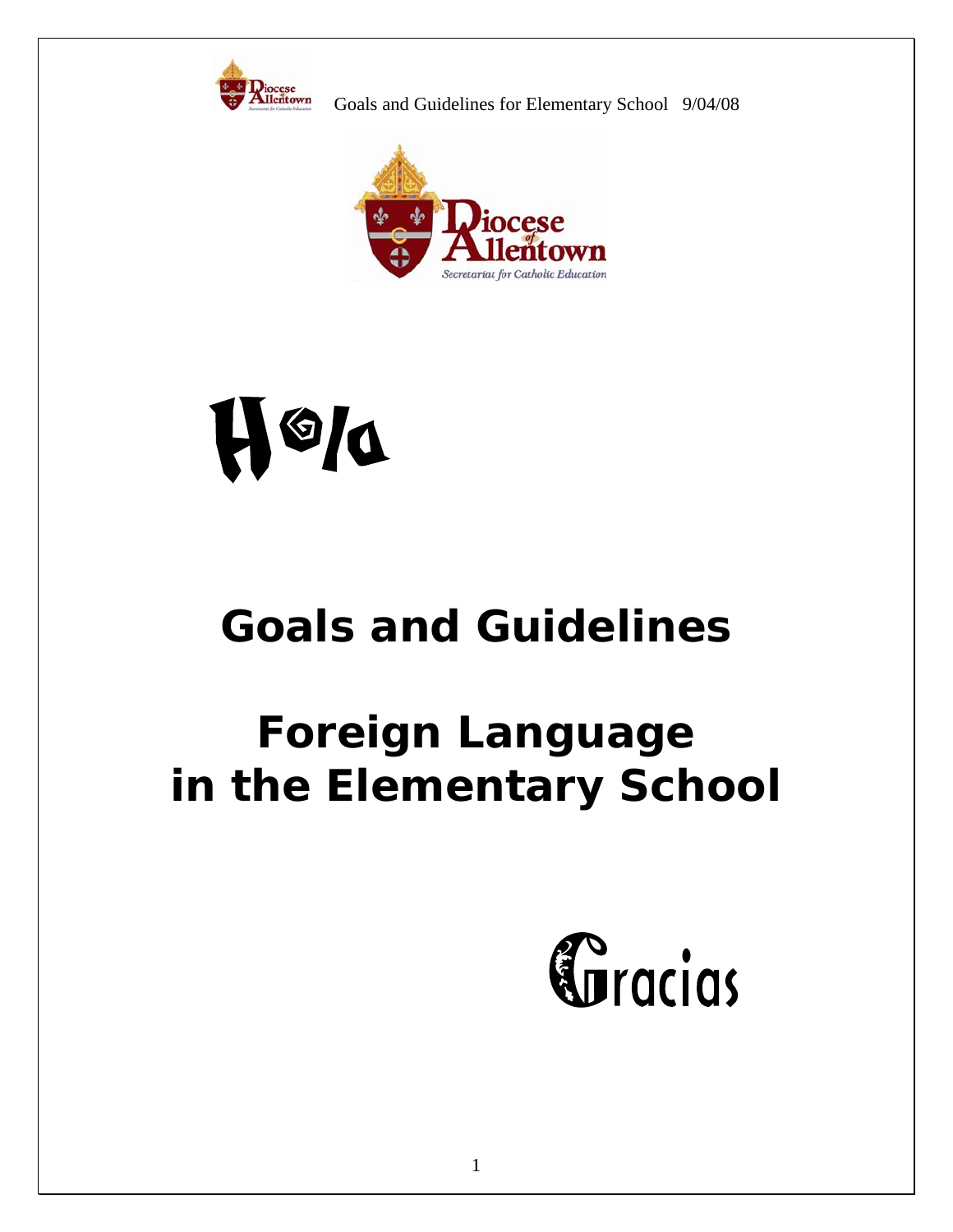

## **Goals and Guideline for Elementary Foreign Language Instruction**

The aim of the elementary foreign language teacher in the Diocese of Allentown is to introduce foreign language, expose the students to different cultures, and awaken in the students a desire to learn more about the world around them and communication among nationalities.

These guidelines are developed to help the teacher achieve these goals and to coordinate with the National Standards for Foreign Language Learning in the  $21<sup>st</sup>$  Century.

#### **Overall Objectives**

#### **I. Communication**

- Obtain a working knowledge of the new language meeting Standard 1.1.
- Engage in conversation; provide and obtain information, express feelings and emotions.

Bonjour

#### **Plan to achieve:**

- Teach greetings and introductions.
- Teach expressions of health and feelings.
- Teach conversation of origin, age, likes and dislikes, pastimes, sports, time and weather.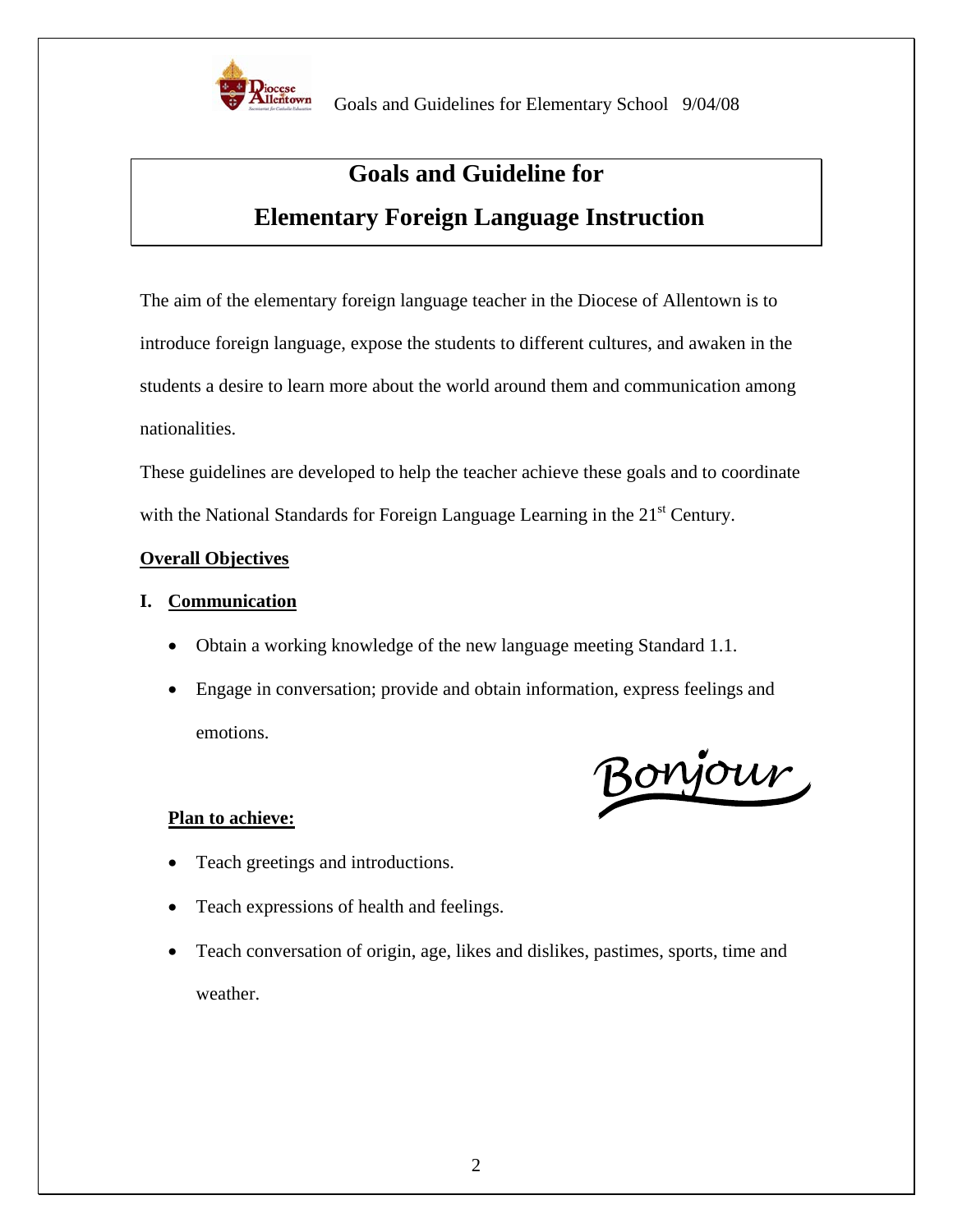

#### **II. Culture**

- Provide students with knowledge to awaken cultural awareness in accordance with standards 2.1.
- Make students aware of other people's world views; their unique way of life and of the patterns of behavior which order their world. Additionally show contributions of other cultures to the world at large.

#### **Plan to achieve**

• Introduce pertinent cultural facts in conjunction with the appropriate language section.

#### **Food**

Introduce vocabulary along with lessons on an individual country's predominant traditions in regard to dining practices.

#### **Music and Art**

Demonstrate how music and art have sprung from the historic origins and traditions in each culture and how these traditions may differ from our own culture.

- Introduce folklore and corresponding art and music.
- Discuss specific celebrations and the art and music which are used in connection with these celebrations; for example, Christmas customs.
- Show examples of architecture in the target language countries.

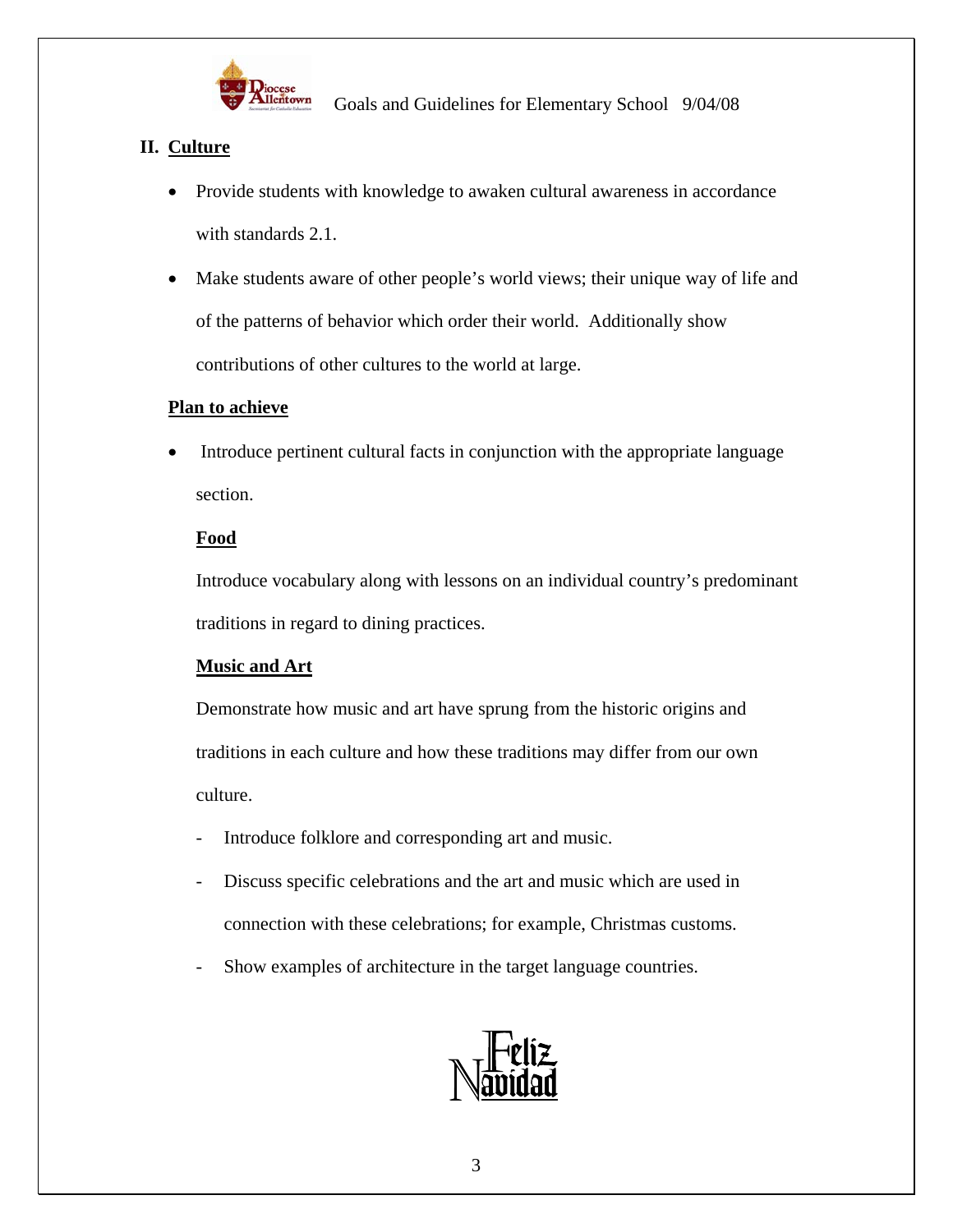

#### **III Connections**

Introduce lessons of an interdisciplinary nature to tie the language and culture to other life aspects. This relates to standard 3.1. and reinforces knowledge acquired in other subject areas.

#### **Plan to achieve**

- Use resources from other subject areas; present situations or occurrences in the culture being studied.
	- Life sciences: demonstrate ecosystems in the target language countries.

#### **IV Comparisons**

In conjunction with the culture sections, help students understand differences and make comparisons between their own culture and the one studied. This is in accordance with standard 4.2 encouraging understanding of target cultures studied and students own culture.

#### **Plan to achieve**

• Provide concrete examples of differences and similarities. (See appendix)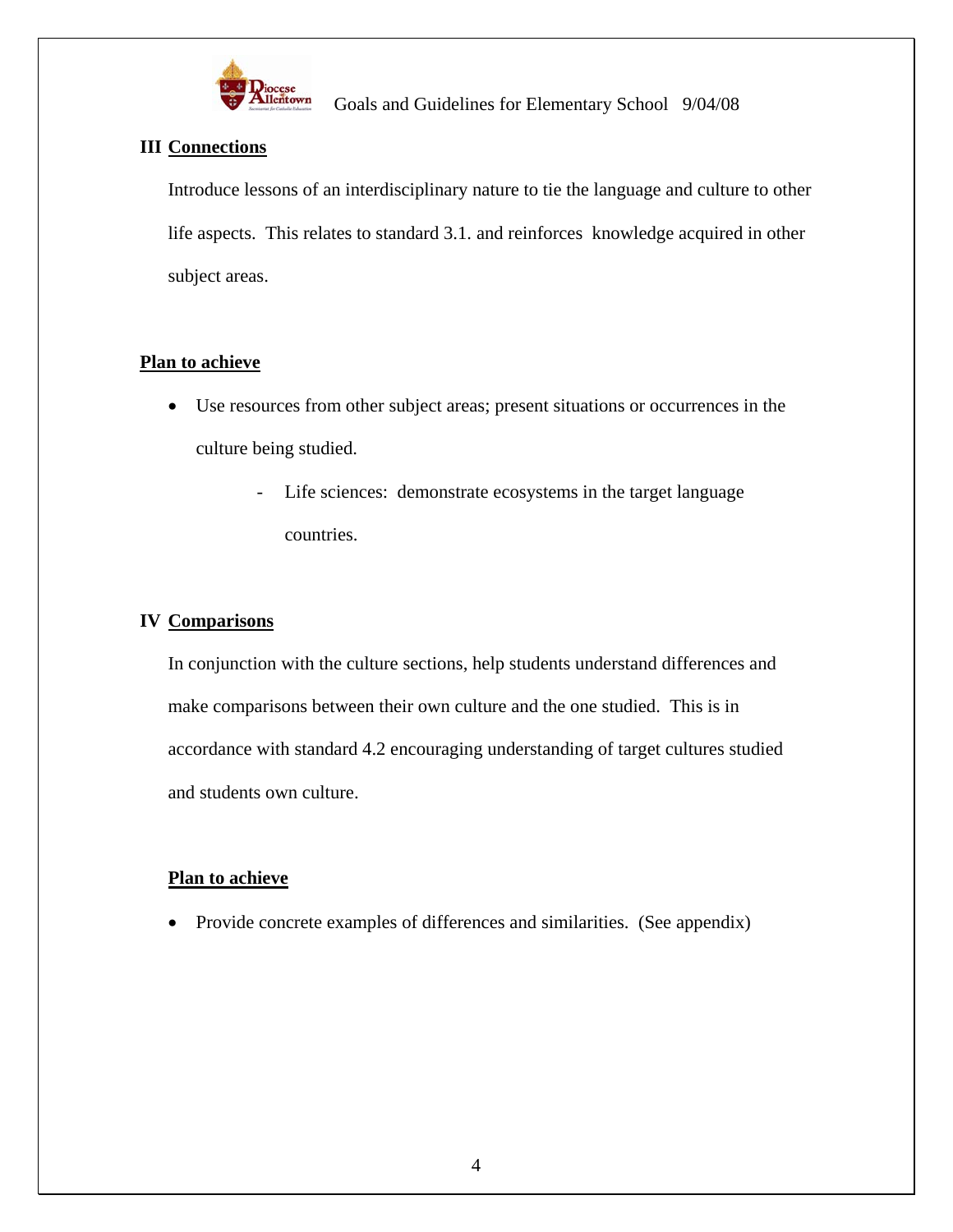

**Figures**<br>**Example:** Goals and Guidelines for Elementary School 9/04/08

#### **V Communities**

Students have the opportunity to experience the language and/or culture in real situations outside the classrooms. This is in accordance with standard 5.1 where students use the language both within and beyond the school setting.

#### **Plan to achieve**

- Provide situations and opportunities to experience language from sources other than school.
	- Have students participate in a Mass in the target language
	- Invite persons from the community to share a specific aspect of culture and language with the students such as crafts, music, food, and traditions.

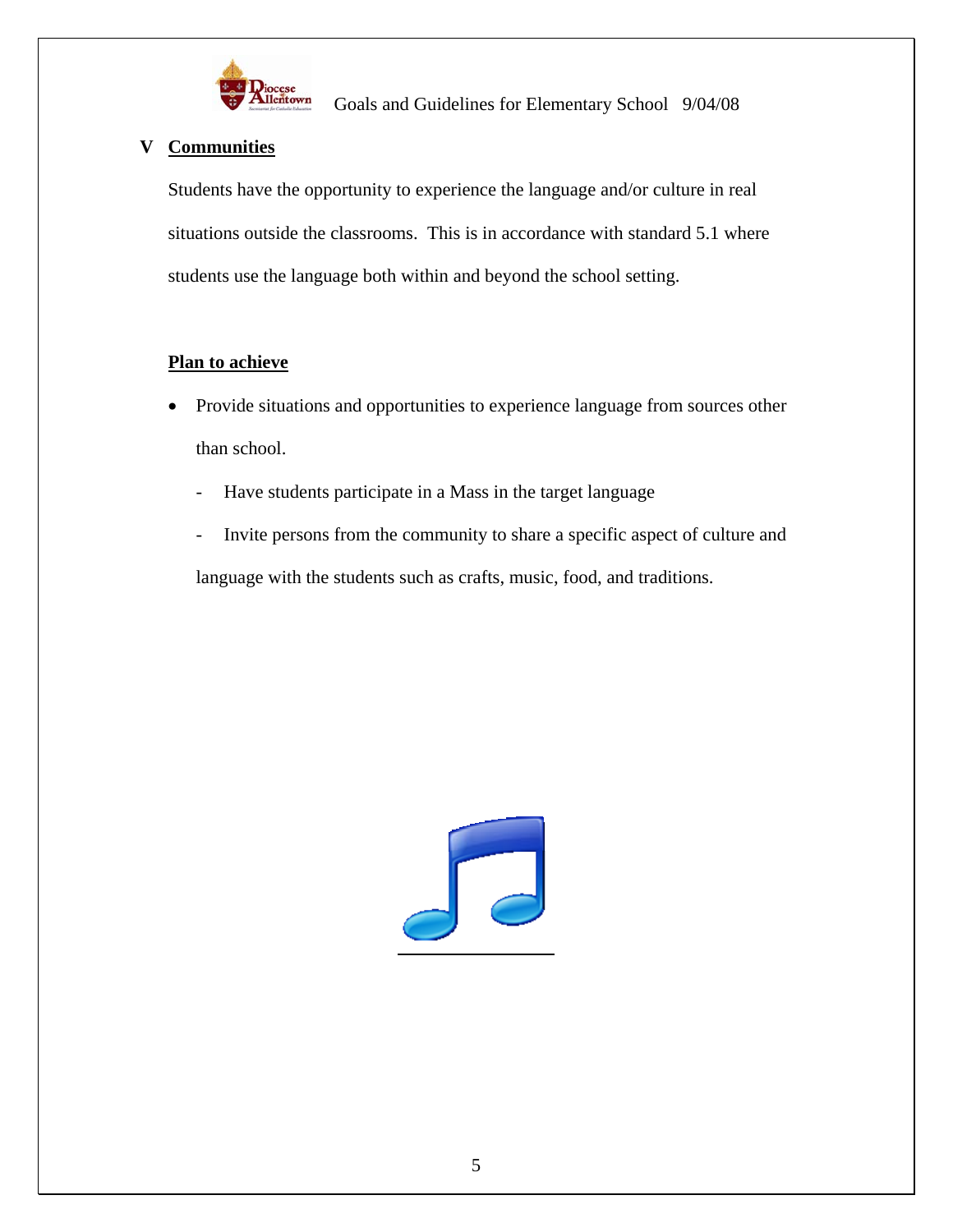

#### **Proposed Curriculum and Timeline**

Elementary Foreign Language Courses are designed as an introductory program for language acquisition in a natural personalized fun and rewarding manner. Cultural enrichment is also a primary objective in elementary language education. Material is presented to develop language skills in a natural order: listening, speaking, reading, and writing. Simultaneously, students will acquire vocabulary from everyday English and information on the elements of culture, customs, and way of life of the people whose language they are studying.

These guidelines are intended for use in an elementary school with classes meeting once per week for 20 minutes from kindergarten through  $3<sup>rd</sup>$  grade and from  $4<sup>th</sup>$  grade to  $8<sup>th</sup>$ grade for a total of 50 minutes per week. They may be adapted for each individual school's resources, such as time and teacher availability. For schools that do not have the presence of an on-site teacher, the more intense topics presented in  $7<sup>th</sup>$  and  $8<sup>th</sup>$  grade may be omitted. The material used in the earlier grades may then be extended to all years, increasing repetition and cultural activities.

For schools using **Rosetta Stone**, the materials in these guidelines may still be used despite not having a dedicated teacher on site. The appendices contained herein, and the websites cited, can supply the information needed, along with the **Rosetta Stone** materials. **Rosetta Stone** is geared towards grades 3 to 8.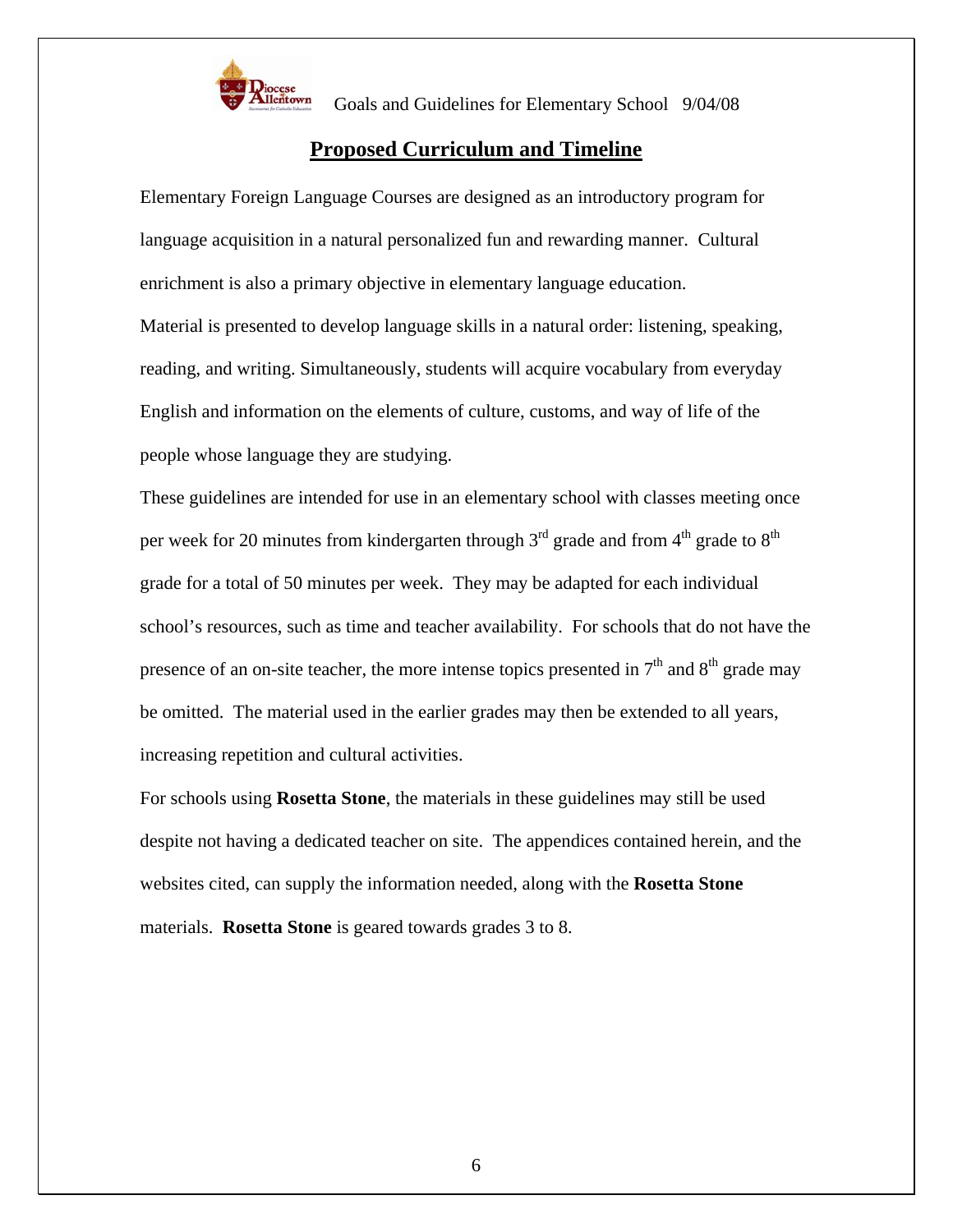

### **General Objectives**

• Foreign language acquisition as an enjoyable experience.

**Total Physical Response** (TPR) are methods developed by Dr. James J. Asher, a professor of psychology at San José State University, to aid learning second languages. The method relies on the assumption that when learning a second or additional language, that language is internalized through a process of codebreaking similar to first language development and that the process allows for a long period of listening and developing comprehension prior to production. Students respond to commands that require physical movement. TPR is primarily intended for ESL/EAL teacher, although the method is used in teaching other languages as well.

http://www.blaineraytprs.com/ website has more information about TPR methods

- Mixture of Right and Left activities: Repetitive and rhythmic, singing, drawing, coloring, and acting (role playing).
- Culture as an important part of language instruction. Introduced through pictures and tangible artifacts, objects, clothing, food, money, and music.
- Communication through understanding language presented on a regular basis. Repetition and use of vocabulary in a minimal stress environment.
- Interdisciplinary connections:

i.e. – social studies, life sciences, music and art

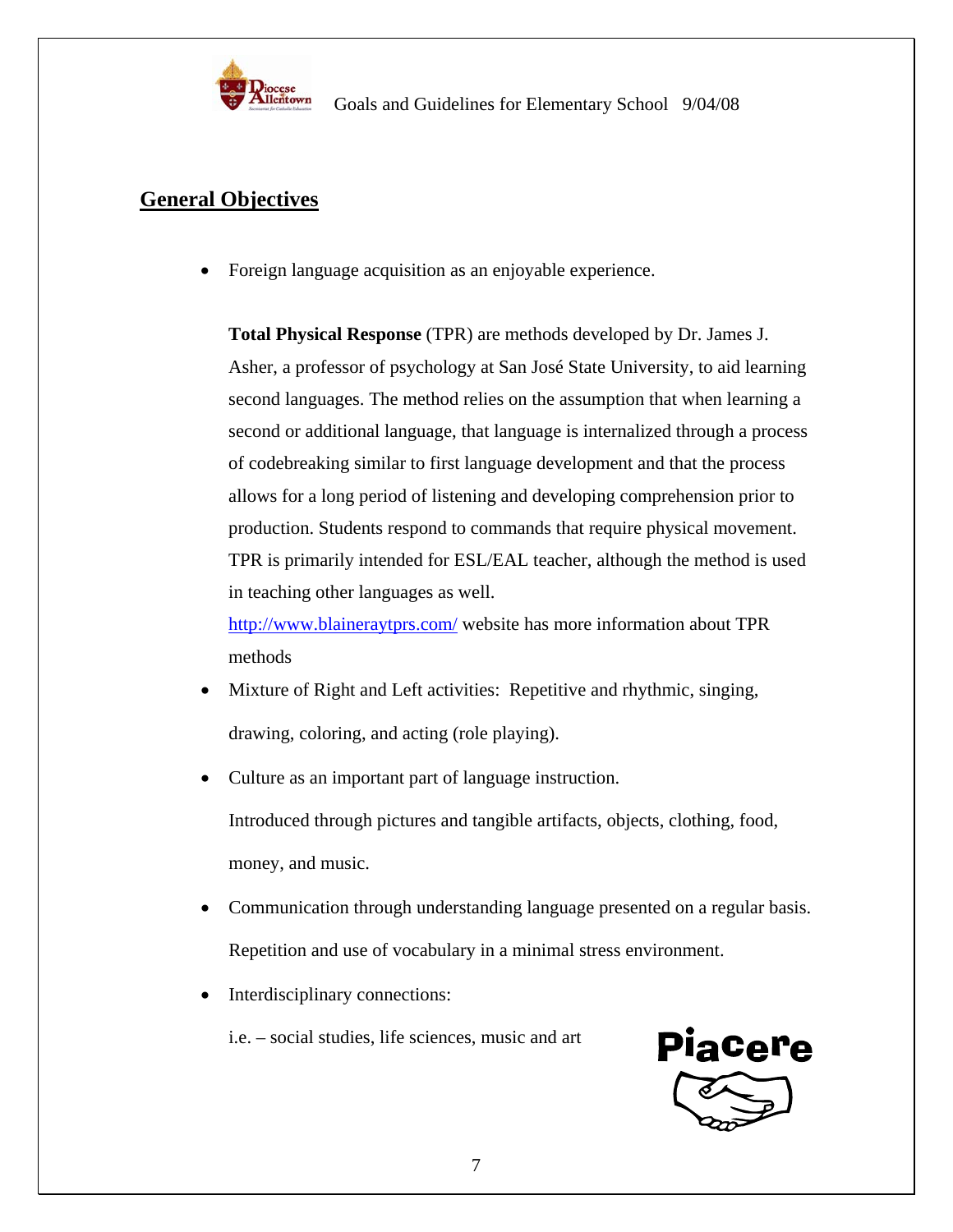

### **Program Expectation Overview by Grade**

*In all grades, classes should begin with prayer in the target language.* 

#### **Kindergarten**

- Greetings
- Colors
- Body parts
- Numbers 1 to 10

#### **First Grade**

- Review and expand greetings
- Review and expand colors
- Review and supplement body parts
- Numbers 1 to 10 using age appropriate mathematical operations.

#### **Second Grade**

- Review greetings adding common courtesy expressions.
- Colors: Review and supplement, including nouns related to colors.
- Numbers: Review 1 to 10 and introduce 11 to 20.
- Body parts: Review and supplement with new vocabulary
- Family members

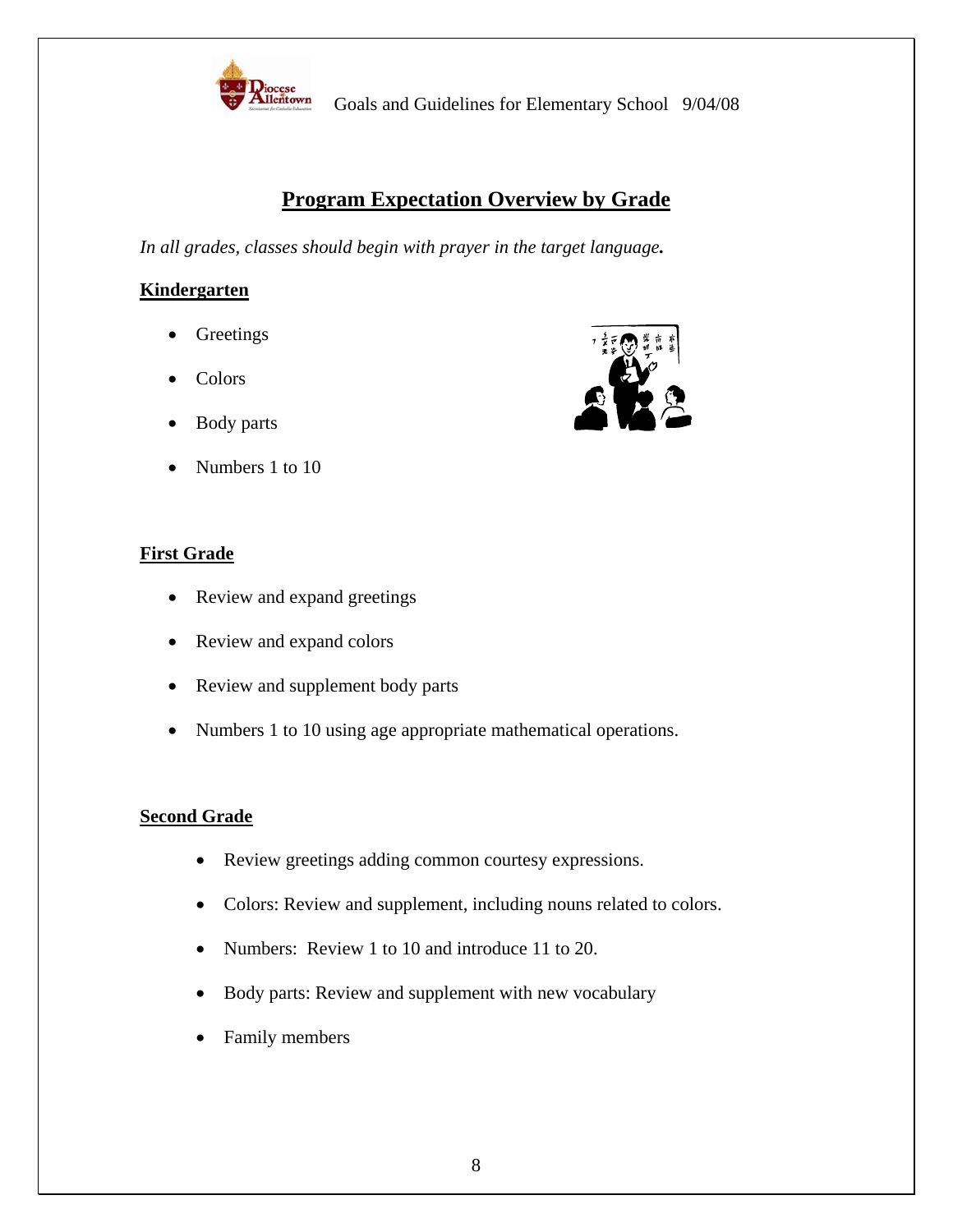

#### **Third Grade**

- Review of second grade material
- Numbers: Review 1 to 20 and introduce 20-25
- Review Colors, teach the colors pink, gray and white
- Classroom objects
- Animals

#### **Fourth Grade**

- General review of greetings, manners, body parts, family members and numbers
- Classroom objects
- Gender of nouns/definite articles
- Colors: Adjective agreement in number and gender
- Numbers:

Introduce 25 to 50

Subtraction and addition

• Body parts

Five senses

Indirect object pronouns

Health: Expressions of painful body parts

Introduce extended family members

• Using "I have" with nouns previously acquired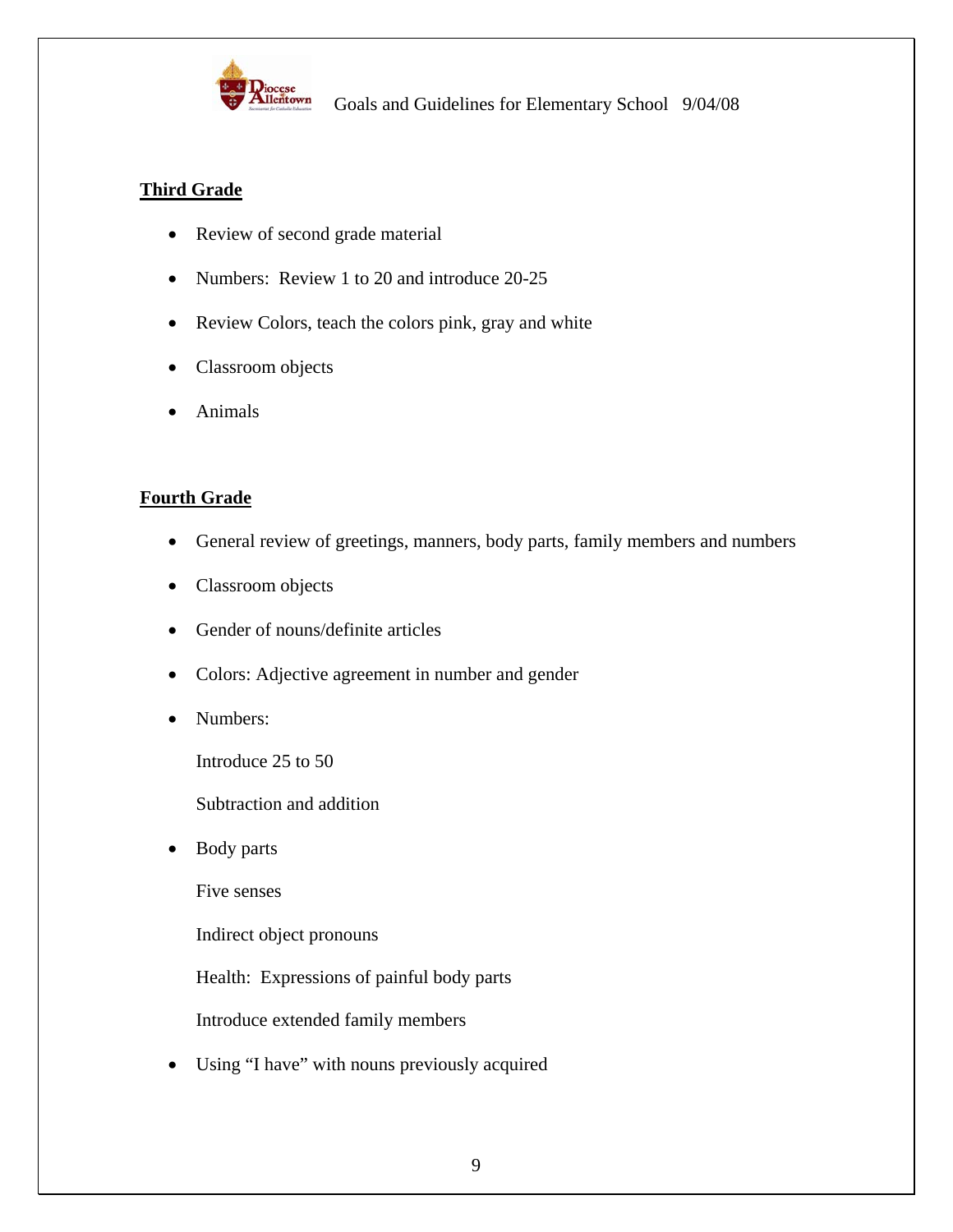

#### **Fifth Grade**

- General review of previous years material
- Definite and indefinite articles

Agreement of articles using school objects

• Plurals

Answer question of identification (What is/are?)

Answer question "What's in the . . . (closet, book bag, refrigerator?)

• Numbers

Review numbers 1 to 50

Learn numbers 51 through 110

- Using questions asking for quantities (How much? How many?)
- Introduction of possessive adjectives through common usage.
- Clothing

Position of adjectives

Introduction of "I like…" and "I wear . . ."

- Use of possessive questions: "Whose is it/Who owns it?"
- Food and drink

Asking and answering what you like to drink

Ordering in a restaurant

**Merci**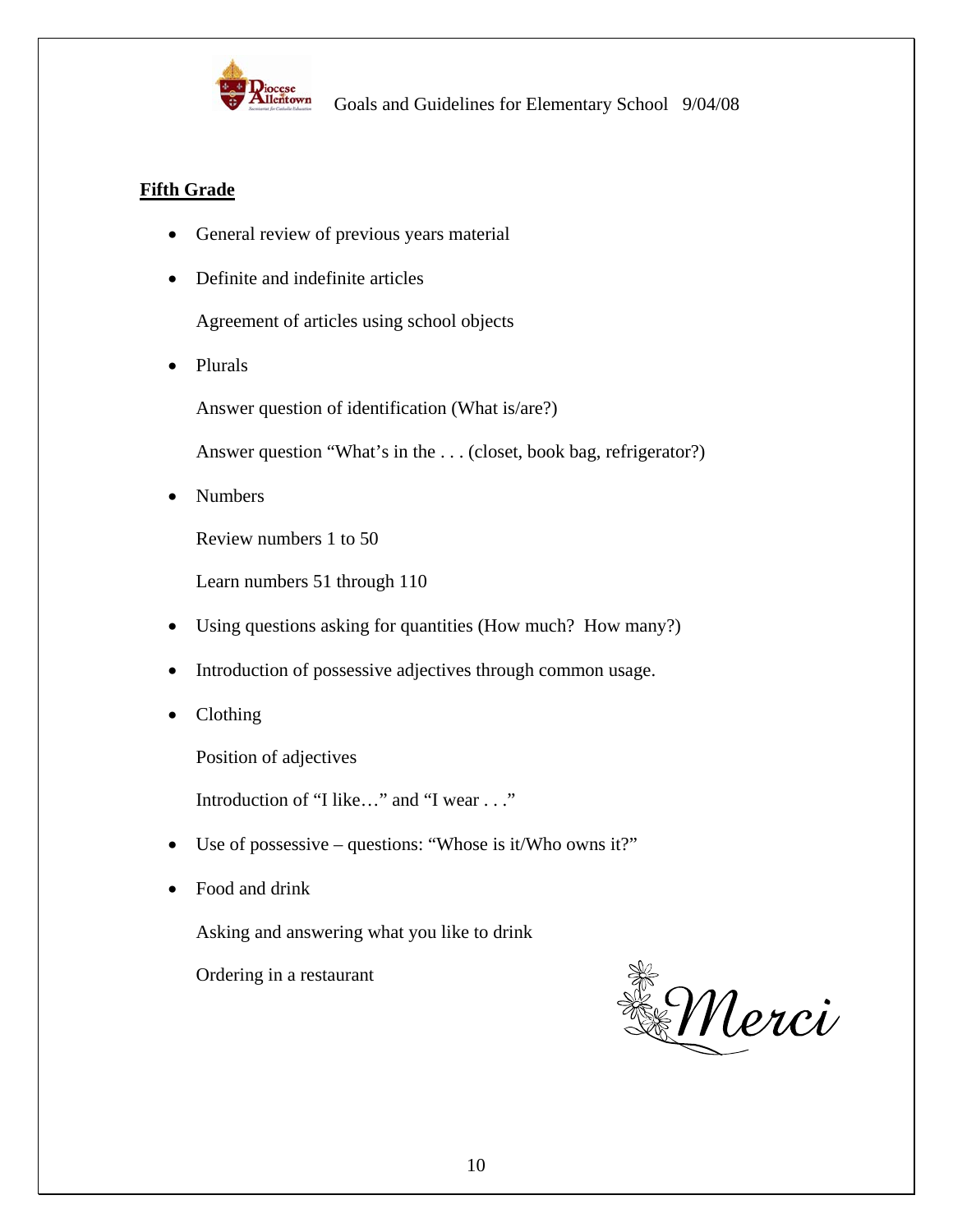

#### **Sixth Grade**

- General review of previous years material
- Days of the week
- Months of the year

Holidays

Contrast of the questions "What is today's date?" and "What day is it?"

• Numbers

Review 1 to 110

Learn numbers 110 to 1,000

• Weather

Use the question "What is the weather like?"

- **Seasons**
- Subject pronouns
- Adjectives of personal description
- Use of the verb "to be" for personal characteristic description

Use of question "What is he or she like?

• The verb "to have"

Expressions using the verb "to have"

• House

Rooms and parts of a house, i.e. roof, wall, door, etc.

Review questions on description and quantity using house vocabulary

• Culture i.e. architectural styles in the countries of the target languages.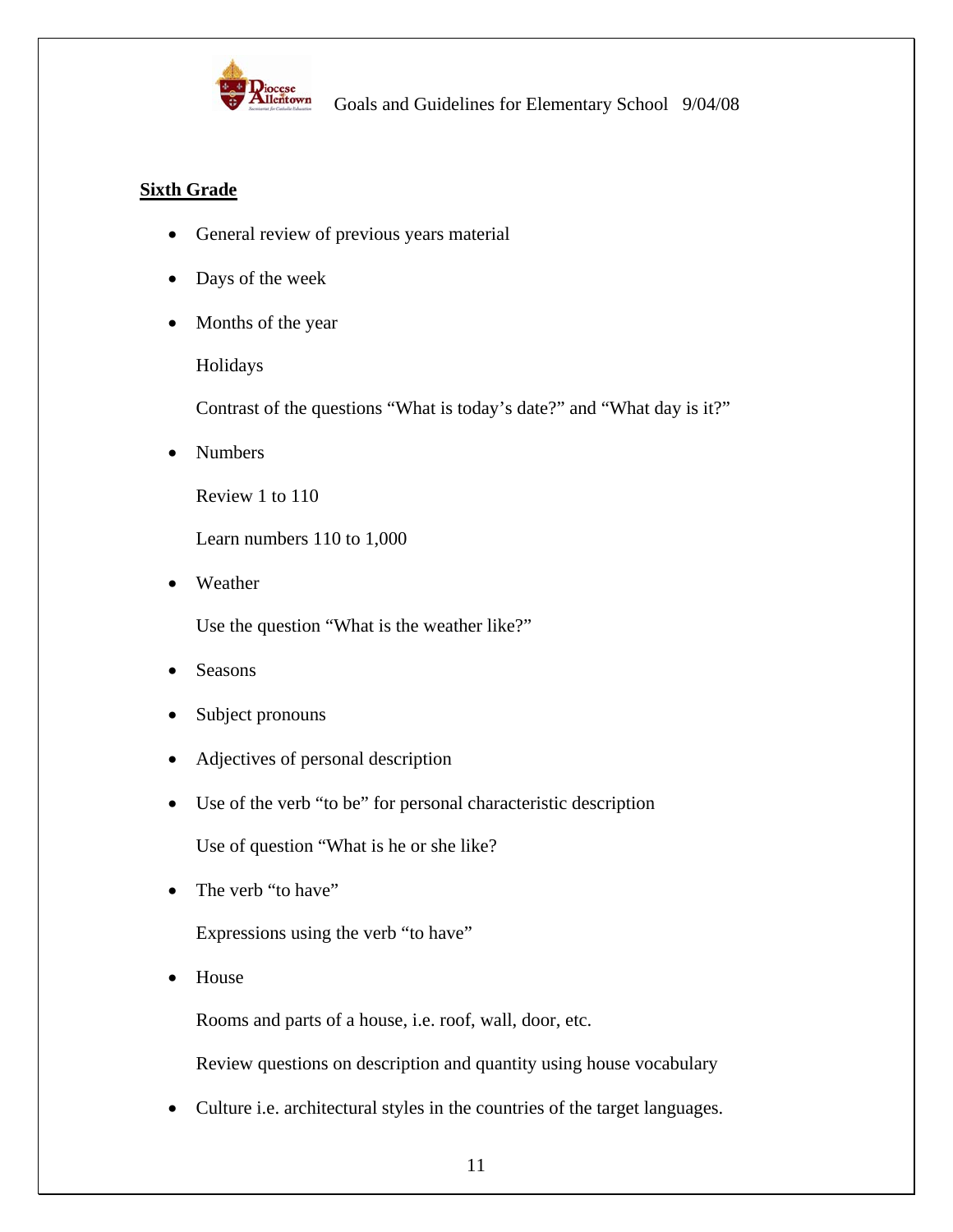

#### **Seventh Grade**

- General review of previous years material
- Using the verb "to be" with nationalities (I am from the United States.)

Using the question "Where are you from?"

- Countries and capitals of the target language
- Expressing likes and dislikes
- School subjects
- Sports
- Use of the verbs "to like, to want and to need" with actions (I want to read. I like to run.) (Modal auxiliaries)
- Introduction of regular verbs in the present tense, using the following infinitive

groups

\_ar in Spanish

\_er in French

\_en in German

- Conjugation of regular verbs for those listed above
- Occupations

Review of the verb "to be" with occupations.

• Culture: pertinent cultural material may be introduced at any time during the year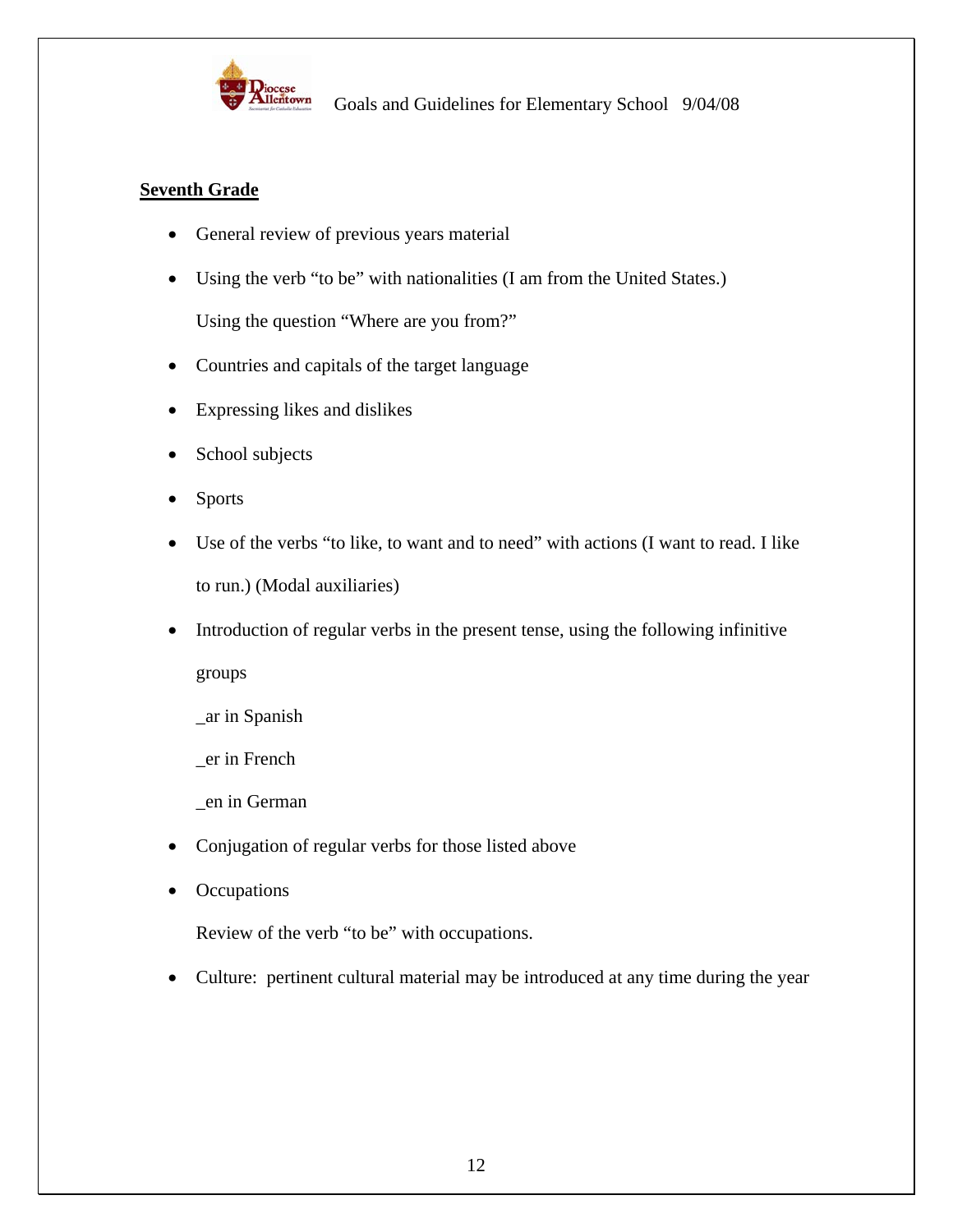

#### **Eighth Grade**

- General review of previous years material
- Time

Question: "What time is it?" and "At what time is…?"

• Numbers: review 1 to 1,000

Learn numbers 1,001 to 1,000,000.

- Places in the city
- Use of the verb "to go"



Use of questions "Where are you going?", "How are you going?" ("How are you getting there?"), "With whom are you going?"

- Expressions of time simple future with the verb "to go
- Use of prepositions

to / at

with

by / in / on

on top of / under

in front of / behind

near / far

between

- Use of the question "Where is...?"
- Verb "to be" with emotions and physical state

Using question "How are you?"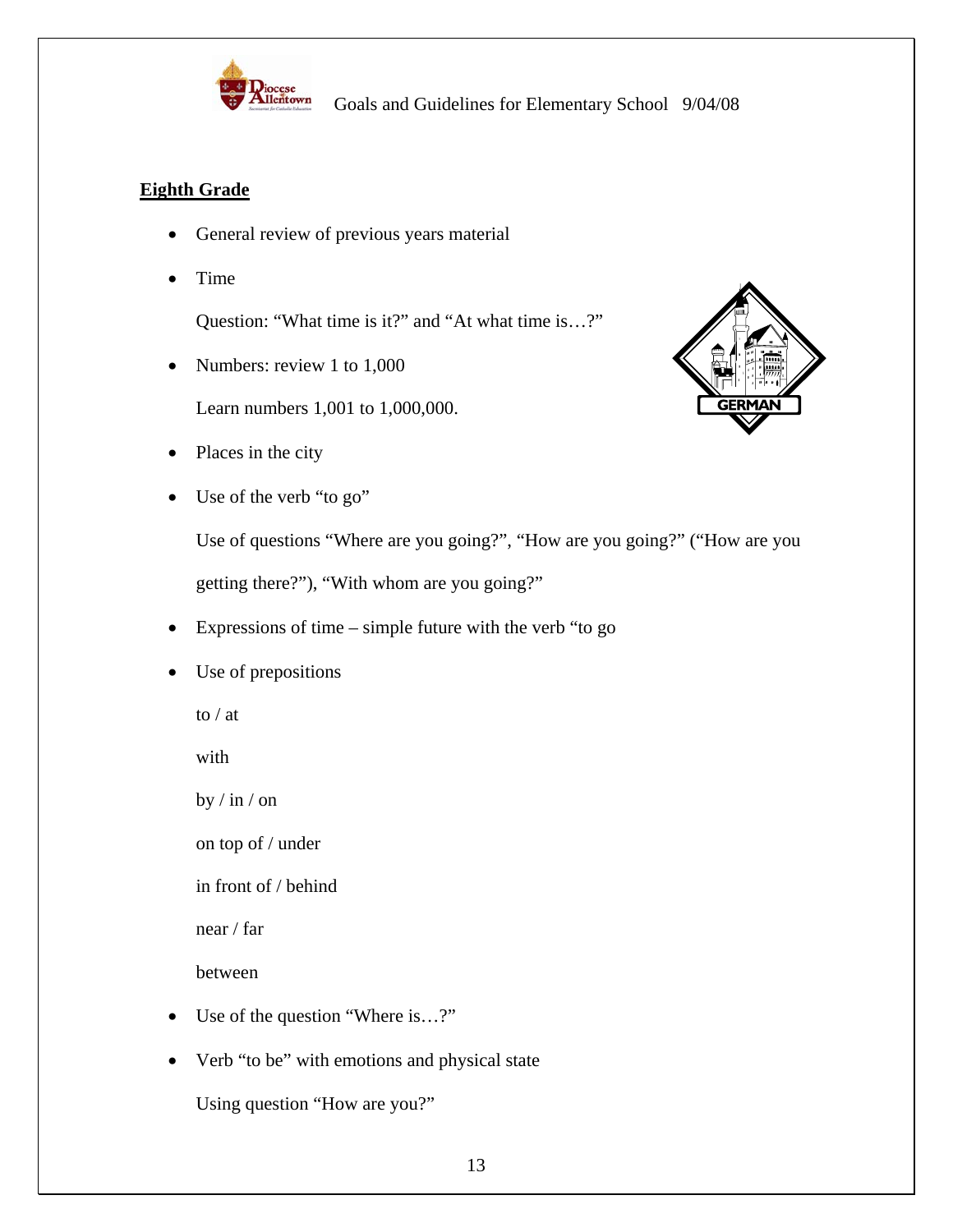

### **Appendices**

These appendices are examples of activities that may be used to fulfill the objectives set forth in this document. They are not intended to be limiting, but only to be examples of methods to achieve the goals.

#### **I.) Cultural**

In all instances, if the teacher or the students have their own family members, friends or acquaintances that are from any of the target countries' cultures, it is advisable to use these people as resources. If they are willing to do so, they can provide examples of music, food, or their own-life experiences to the class.

#### **A) Family:**

Students may research, using the Internet, the topic of how families differ in the culture of the target language. These differences can then be presented and discussed in class and activities may be used to enhance the learning experience.

For example:

 The concept of extended family in the target language countries and the vocabulary that coincides can be presented on a family tree, using imaginary people. The student can then draw another tree for their own family using the persons' names as well as words in the target language for these relationships.

The use of family names may differ from culture to culture. Differences in traditional manner of naming in other cultures (i.e. – use of multiple first names, middle names, or compound surnames, and/or their placement), for instance, may be explored.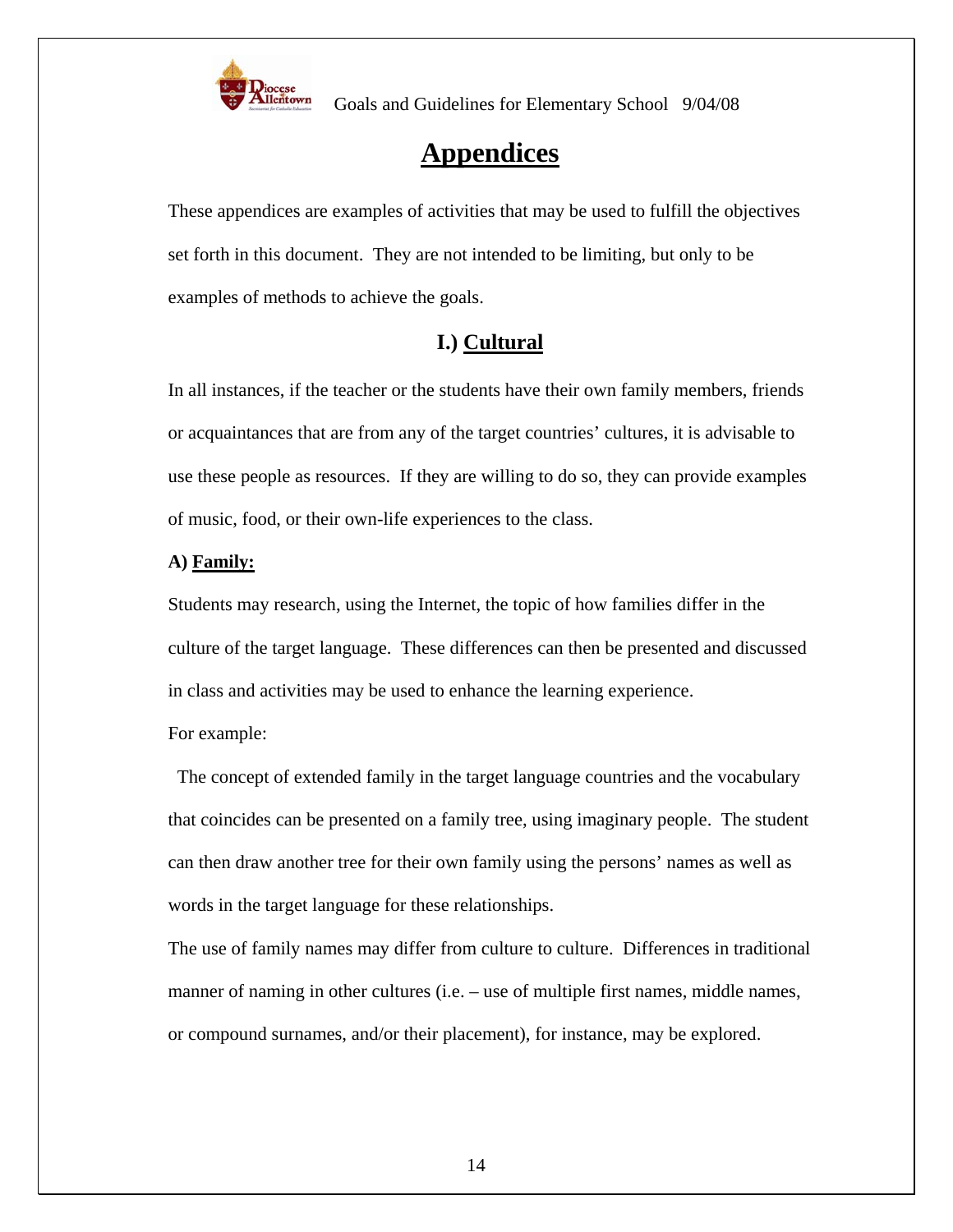

For earlier grades, handouts from www.enchantedlearning.com may be used to teach vocabulary. These handouts can be colored and students can personalize the vocabulary with the names of their own family members.

#### **B) Holidays and family celebrations**

Research holidays and their traditions in the countries of the target language. For example:

Christmas: research the tradition of Santa Claus in the countries of the target language

Find out the role of the Christian tradition in Christmas and its importance to the celebration.

What music and foods are inherent to the Christmas ritual?

Websites for such material:

www.weihnachtsmandorf.com

Holidays inherent to each country – research the national holidays of countries of the target language, and what the major events are to commemorate the day, as well as the purpose of the holiday. For older students, the question of what role, if any, does religion play in the holidays of the country, can be explored and discussed. Websites useful for this topic are the individual country's embassy websites, which are easily found using any reliable search engine.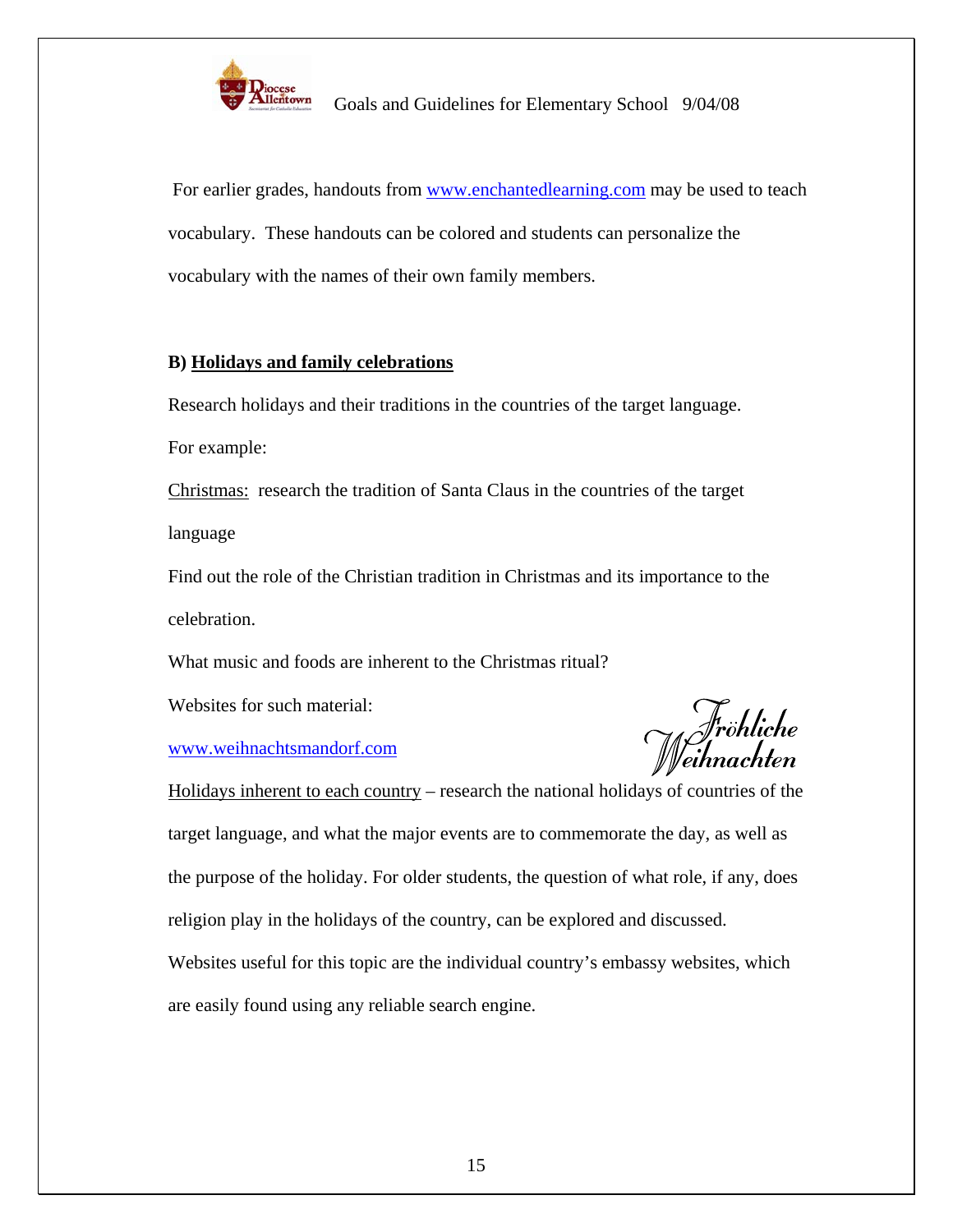

#### **C) Music**

Using material taken from the Internet on the topic of music in the target countries and/or their regions, present examples of traditional music, whether sung, danced or instrumental.

A specific activity to introduce the topic may be to provide the names of types of music and ask the students to explore the Internet for examples they may download. In addition, names of typical local instruments or dances may be given by the teacher and the students search the internet for pictures pertaining to the instruments or dances.

For earlier grades, the teacher may just present the above materials.

#### **D) Food**

The topic of food is a wide open area for cultural enhancement. There are often many varieties and styles of food indigenous to each target culture. Discussion of traditional foods which have transcended borders and are available here in the US is a strong topic for cultural diversity and can easily be found in all types of media – internet, printed materials such as newspapers, magazines, textbooks and library books, and within many communities, either privately (family or friends) or in public restaurants.

Recipes and/or examples of such foods can be presented in class. Depending on school resources, there may be a day declared "X" country food day or "International Day" where examples of cuisine from the country/countries may either be brought in by the students, or served as part of the cafeteria choices for that day.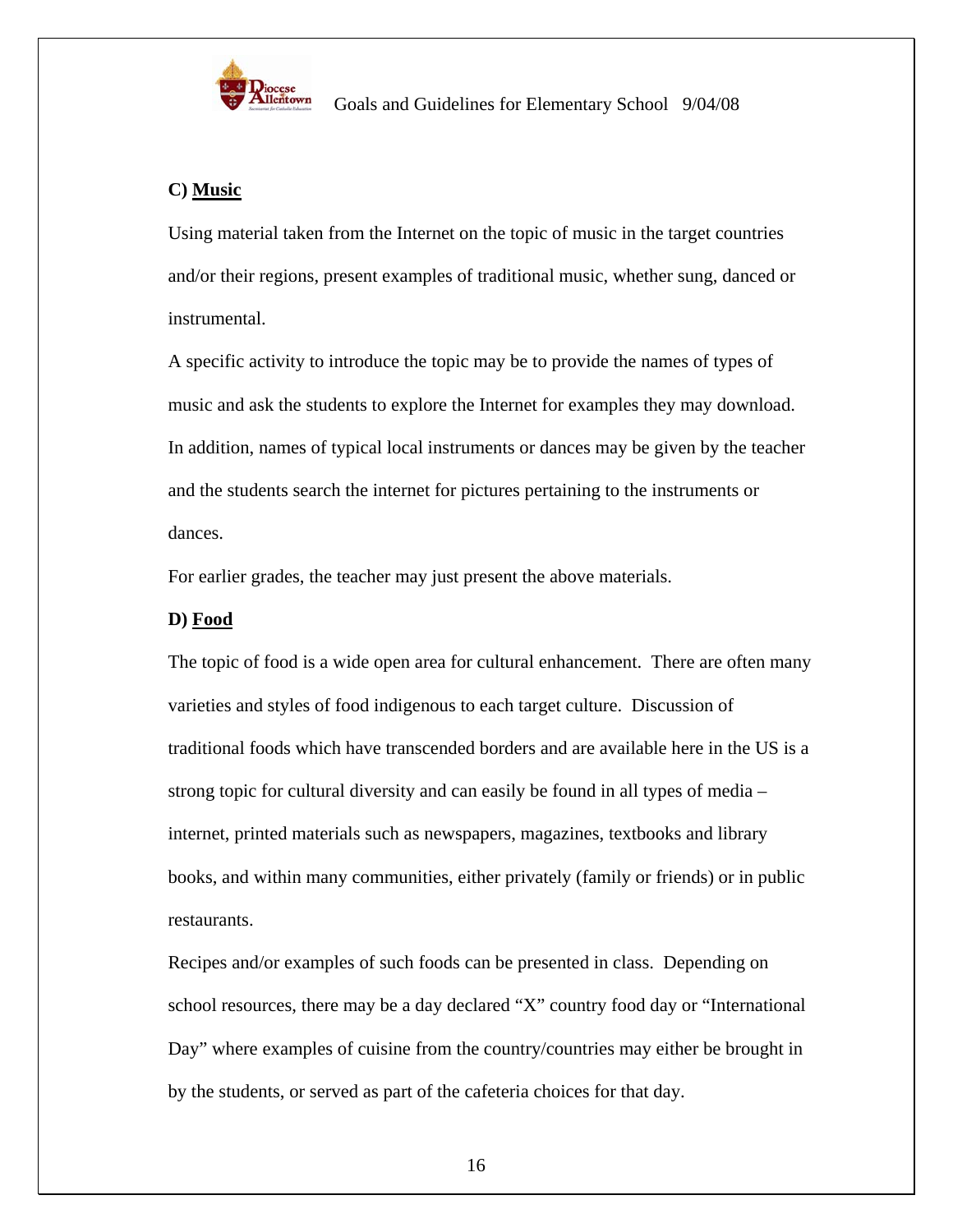

#### **E) Geographical**

Students should become familiar with the target countries, their location, capitals and some pertinent information regarding native ecosystems (i.e. rainforests, deserts, etc.) Students can be provided with outline maps and asked to show the location and name of the capital city, and any major topographical sites (i.e. mountains, bodies of water, etc.)

In connection with life sciences, lessons may be presented on specific life forms native to the target countries. For example, in Latin America, llamas and coquí; in France, sea life specific to the Atlantic and Mediterranean waters, such as different oyster types; in Germany life forms present in the Alps and the Black Forest.

#### **F) Catholicity**

Students should research and learn about saints and their feast days as celebrated according to the Catholic calendar in the countries of the target language. An additional activity to reinforce the connection with religion and the saints would be to explore the traditions on the celebration of both birthdays and name days/feast days.

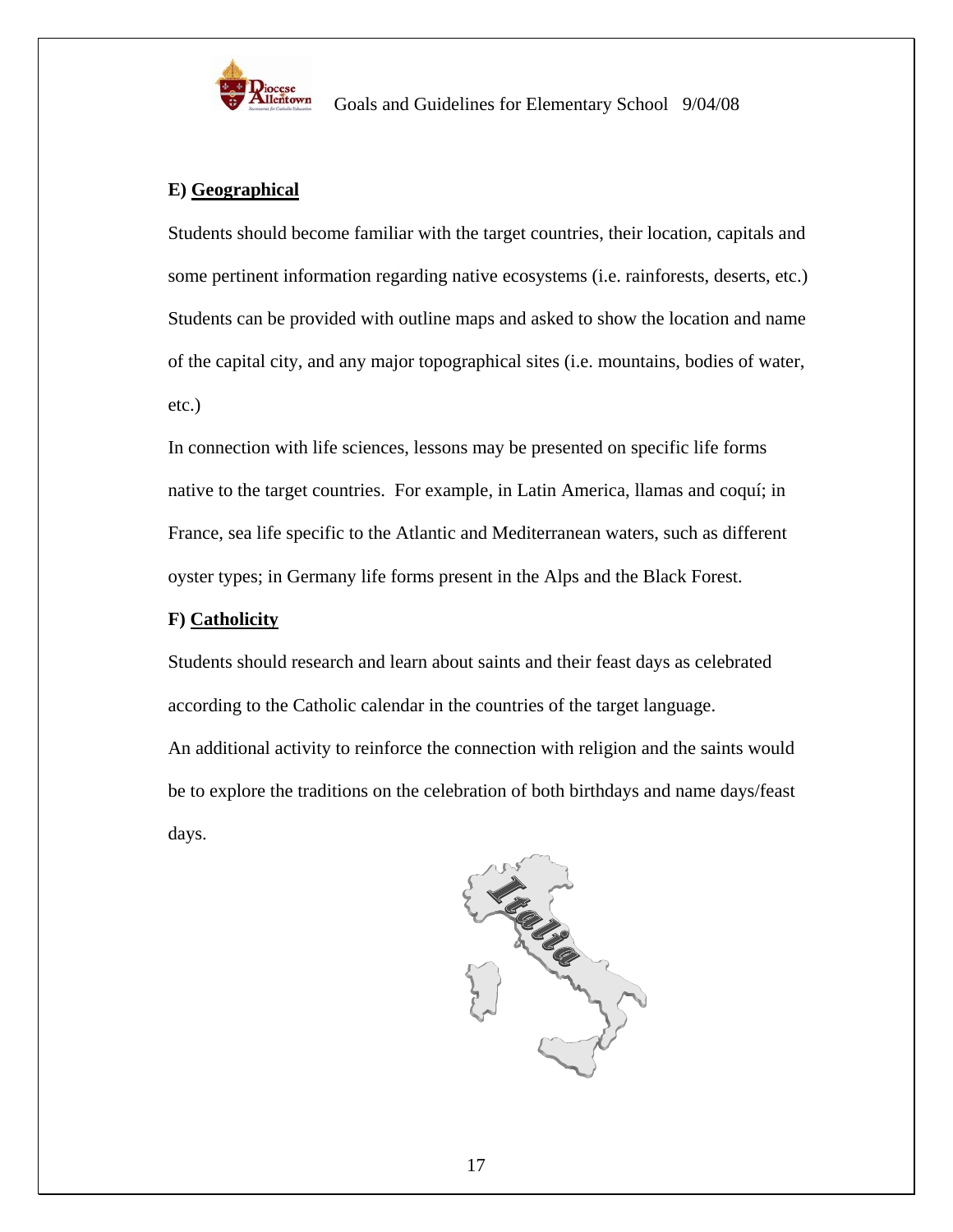

Websites and resources for classroom activities to teach and reinforce material

whether language oriented or cultural.

www.enchantedlearning.com

www.quia.com

www.kidsdomain.com

www.abcteach.com

www.studyspanish.com

www.conjuguemos.com

www.french.about.com

www.spanish.about.com

www.german.about.com

www.germandeli.com

www.germanfoods.org

www.germany-info.org

www.utm.edu/departments/french/french.html

www.paroles.net (words to French songs)

www.frenchinaclick.com

www.joyeuese-fete.com

www.francefromage.com

www.france2.fr

www.frenchteachers.org

http://www.fles.org/index.html

www.pbs.org http://streaming.discoveryeducation.com/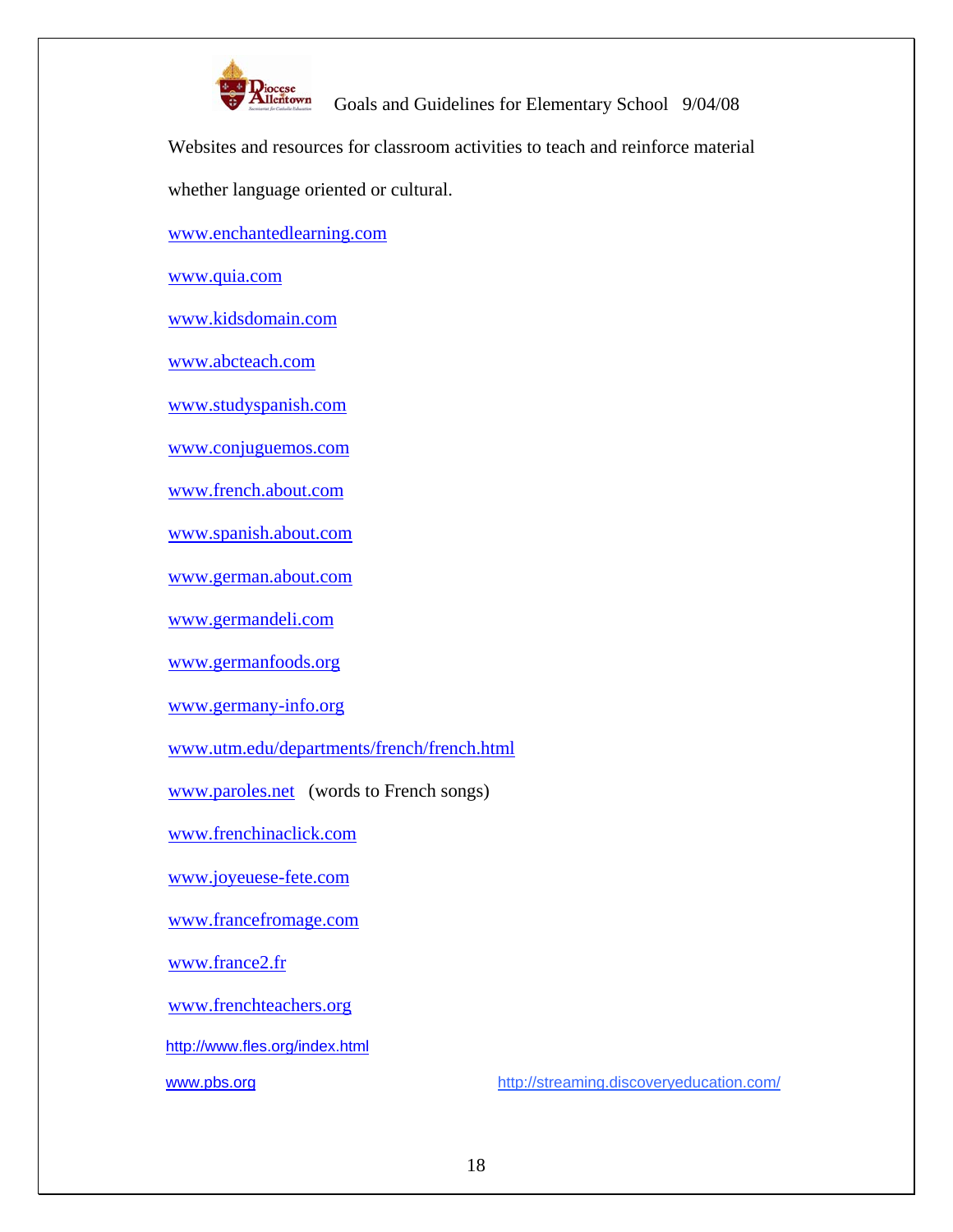

#### **Resources:**

http://www.public.iastate.edu/~egarcia/fles.html

French for the Fles classroom http://frenchteachers.org/bulletin/articles/promote/pdf/salutfles.htm

German http://www.concordiaprograms.com/german\_materials.htm

North Carolina Course of study http://www.ncpublicschools.org/curriculum/secondlanguages/scos/2004/

http://www.foreignlanguage.org/curriculum/index.htm#units

Glastonbury Foreign Language http://www.foreignlanguage.org/curriculum/spanish/all\_curricular\_units.htm

http://staff.wcasd.net/teachers/fles/

http://ivc.uidaho.edu/fles/curriculum.html

#### **Published Books:**

Recipes for Tired Teachers Edited by Christopher Scion/Addison-Wesley Publishing Co.

Look I Can Talk! Blaine Ray/ Sky Oaks Productions, Inc.

Spanish Teacher's Book of Instant Word Games (Grades 7-12) Josephine Carreno /The Center for Applied Research in Education

Powerful Strategies for Strengthening Instruction in your Foreign Language Classroom (Grades 6-12) Louis Mangione/ BER Bureau of Education and Research

#### **Suggested Catalogs for Resource Materials:**

Teacher's Discovery http://teachersdiscovery.com/

Carlex http://www.carlexonline.com/

Applause http://www.applauselearning.com/